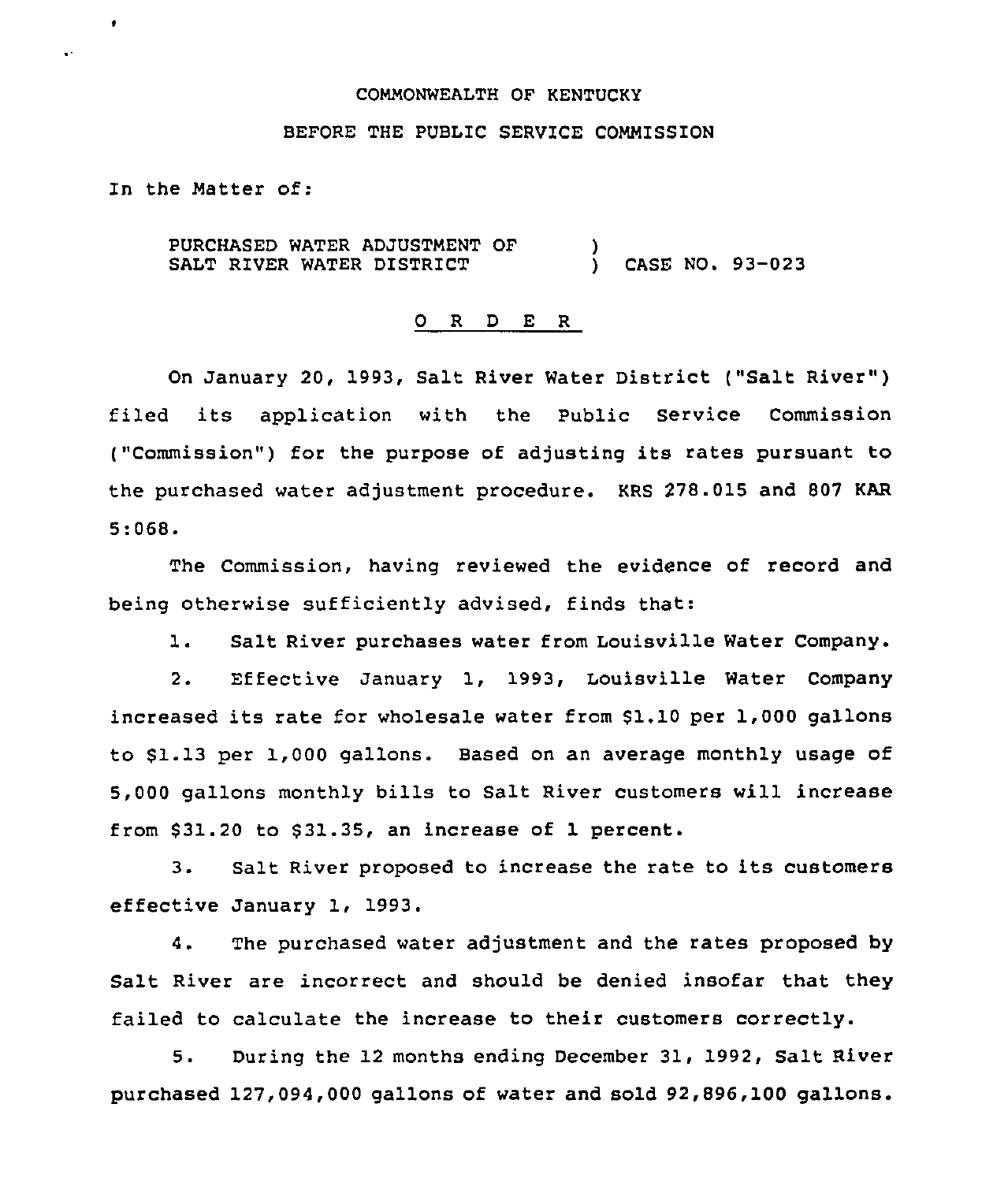6. Salt River's calculations in the increased cost of purchased water are correct and show an increase in purchased water cost of  $$3,856.02$  resulting in a purchased water adjustment of 4 cents per 1,000 gallons to their customers as shown in Appendix B.

7. The purchased water adjustment of <sup>4</sup> cents per 1,000 gallons and the rates in Appendix <sup>A</sup> are fair, just, and reasonable and should be approved.

IT IS THEREFORE ORDERED that:

1. The rates proposed by Salt River in its application are incorrect and are hereby denied.

2. The purchased water adjustment of <sup>4</sup> cents per 1,000 gallons of water as shown in Appendix <sup>B</sup> and the rates in Appendix A, attached hereto and incorporated herein, are approved for services rendered on and after January 1, 1993.

3. Within 30 days of the date of this Order, Salt River shall file revised tariffs setting out the rates approved herein.

4. Within 30 days of the date of this Order, Salt River shall file verification that the notice to its customers has been given.

Done at Frankfort, Kentucky, this 10th day of February, 1993.

PUBLIC SERVICE CONNISSION

 $G.$   $f$ 

Chance Luis Kabest M. Dave

 $\frac{1}{\text{ComMissioner}}$ 

ATTEST:

~l

Executive Director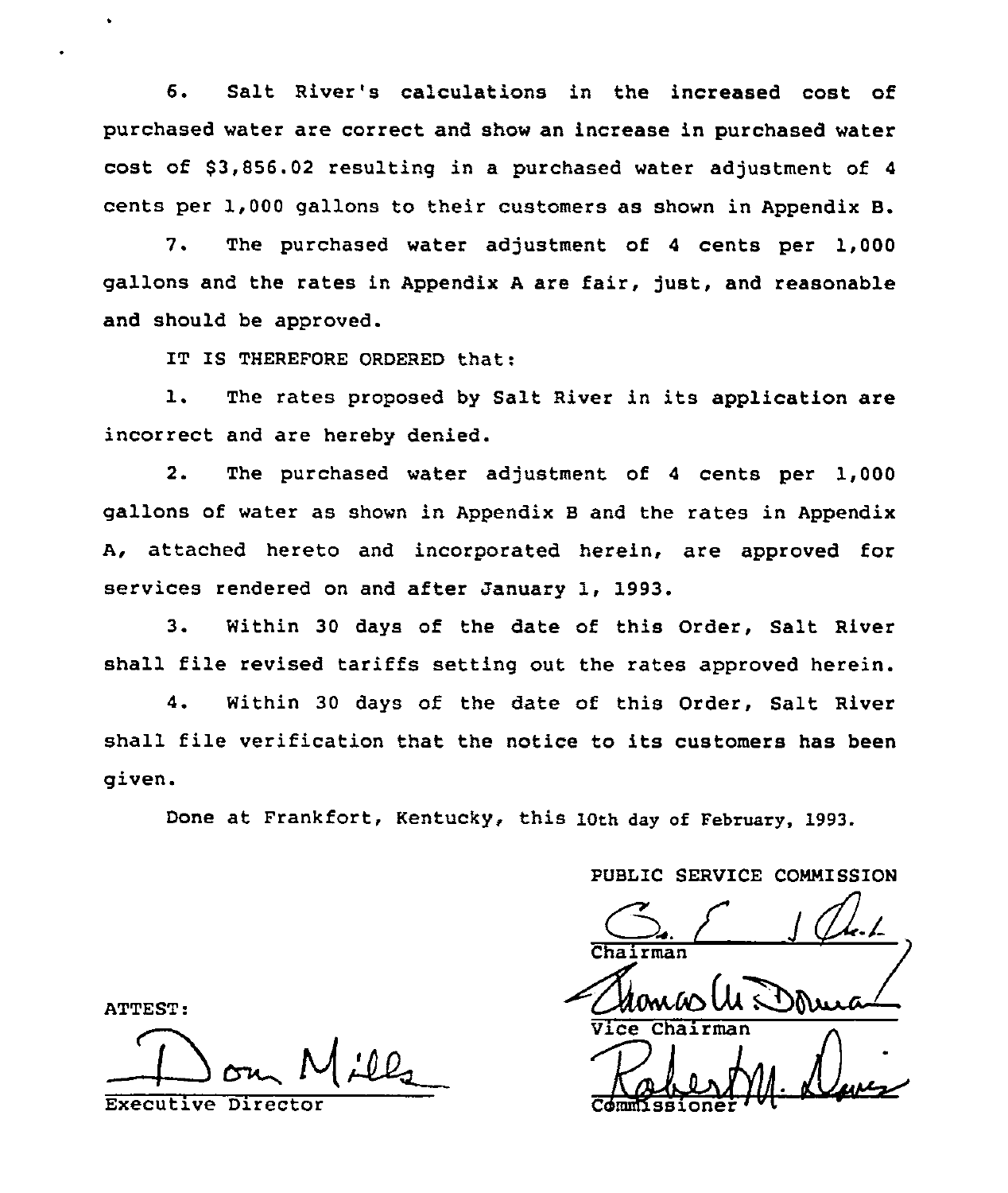#### APPENDIX A

## APPENDIX TO AN ORDER OF THE KENTUCKY PUBLIC SERVICE COMMISSION IN CASE NO. 93-023 DATED February 10, 1993

The following rates and charges are prescribed for the customers in the area served by Salt River Water District. All other rates and charges not specifically mentioned herein shall remain the same as those in effect under authority of this Commission prior to the effective date of this Order.

Rates: Monthly

 $\bullet$ 

# 5/8 x 3/4 Inch Connection

| First 2,000 gallons        | \$16.46 Minimum Bill       |
|----------------------------|----------------------------|
| Next 3,000 gallons         | 4.98 per 1,000 gallons     |
| Next 5,000 gallons         | 4.48 per 1,000 gallons     |
| Next 15,000 gallons        | $4.23$ per $1,000$ gallons |
| Over 25,000 gallons        | 3.73 per 1,000 gallons     |
| 1 Inch Connection          |                            |
| First 5,000 gallons        | \$31.40 Minimum Bill       |
| Next 5,000 gallons         | $4.48$ per $1,000$ gallons |
| Next 15,000 gallons        | 4.23 per 1,000 gallons     |
| Over 25,000 gallons        | 3.73 per 1,000 gallons     |
| 1 1/2 to 4 Inch Connection |                            |
| First 10,000 gallons       | \$53.80 Minimum Bill       |
| Next 15,000 gallons        | $4.23$ per $1,000$ gallons |
| Over 25,000 gallons        | $3.73$ per $1,000$ gallons |